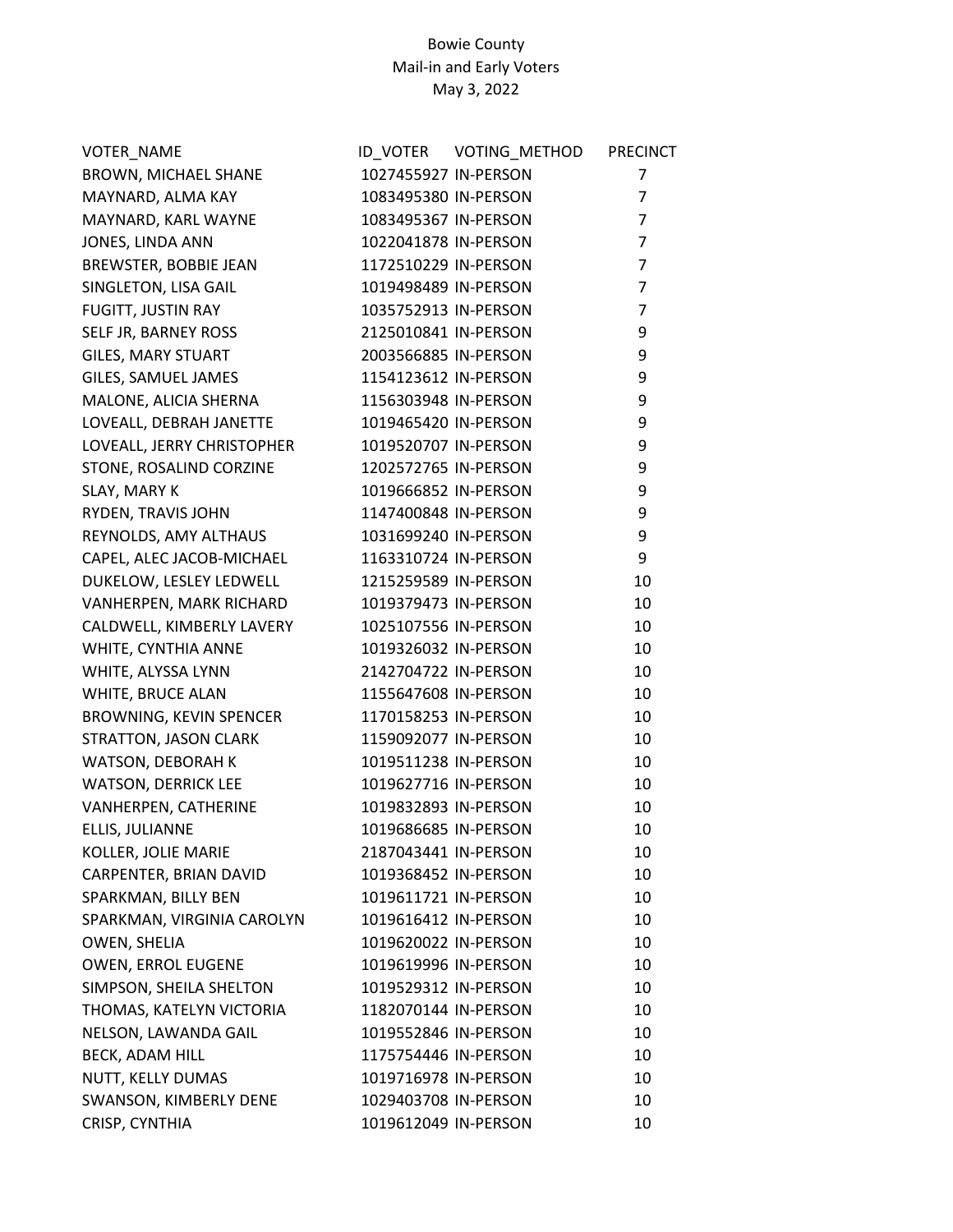| <b>GRIFFIS, SHANA LOUISE</b> | 1057362016 IN-PERSON | 10 |
|------------------------------|----------------------|----|
| NUTT, JOHN KIRK              | 1019705373 IN-PERSON | 10 |
| MENEFEE, KIPLAN TREY         | 1181179116 IN-PERSON | 10 |
| TOWNSEND, WENDY DENISE       | 1019415519 IN-PERSON | 10 |
| FRIDAY, SUSAN LANE           | 1146024361 IN-PERSON | 10 |
| THOMPSON, DARYL WAYNE        | 1060664595 IN-PERSON | 10 |
| THOMPSON, SANDRA JEAN        | 1139119741 IN-PERSON | 10 |
| STRICKLAND, MACY SCOTT       | 1019596795 IN-PERSON | 10 |
| <b>GAFFORD, BARRY LEE</b>    | 1019683358 IN-PERSON | 10 |
| <b>GAFFORD, SHERRY</b>       | 1019683362 IN-PERSON | 10 |
| FERGUSON, JANA DUFFER        | 1019515880 IN-PERSON | 10 |
| ELLIS, PHILLIP CARROLL       | 1019686709 IN-PERSON | 10 |
| WADDILL, MARY NICHOLE        | 1219315529 IN-PERSON | 10 |
| DUKE, NEELY ROSS             | 1019470129 IN-PERSON | 10 |
| TERRY, CATHY JO              | 1019454029 IN-PERSON | 11 |
| TERRY, KAREN DENISE          | 1162491228 IN-PERSON | 11 |
| STEWART, MICHAEL EUGENE      | 1156374668 IN-PERSON | 12 |
| STEWART, SHANDA LEANN        | 1019706771 IN-PERSON | 12 |
| HAVINS, KERRY MARK           | 1019375756 IN-PERSON | 12 |
| FELDTMAN, GEORGE DARRELL     | 1144342152 IN-PERSON | 12 |
| HUNTER, SHANALYN LOUISE      | 1196215651 IN-PERSON | 12 |
| LITTLE, NELDA                | 1019661986 IN-PERSON | 12 |
| SIBLEY, DERICK DOUGLAS       | 1128197021 IN-PERSON | 12 |
| SMITH, SHERRI LEE            | 1019805751 IN-PERSON | 12 |
| COMPTON, JOYCE ANN           | 1020990482 IN-PERSON | 14 |
| INMAN, SCOTT RAY             | 1019583457 IN-PERSON | 14 |
| ROSE, WILMA J                | 1019646698 IN-PERSON | 14 |
| DAVIS, KYLE BRANDON          | 1019350939 IN-PERSON | 14 |
| CARROLL, LARRY               | 1019532435 IN-PERSON | 14 |
| CARROLL, CHARLEAN VIOLET     | 1019532426 IN-PERSON | 14 |
| ELLSWORTH, RONALD ALAN       | 2163447400 IN-PERSON | 14 |
| SKINNER, JIMMY W             | 1019643797 IN-PERSON | 14 |
| <b>BOBBITT, AMY LYNN</b>     | 1019715462 IN-PERSON | 14 |
| ELLIS, WILLIAM HARGETT       | 1046800044 IN-PERSON | 14 |
| <b>BOBBITT, BRIAN ELLIS</b>  | 1019403220 IN-PERSON | 14 |
| ROSEBERRY, KATHIE S          | 1200461282 IN-PERSON | 14 |
| DAVIS JR, JERRY LYNN         | 1019507542 IN-PERSON | 14 |
| BOYD, JASON WAYNE            | 1090973840 IN-PERSON | 14 |
| <b>BOYD, JILL DEANN</b>      | 1076505431 IN-PERSON | 14 |
| ROSEBERRY, BRUCE RANDELL     | 1019412867 IN-PERSON | 14 |
| LITTLE, DENA MCMAHON         | 1019661955 IN-PERSON | 15 |
| LITTLE, LEWIS DWAYNE         | 1019661972 IN-PERSON | 15 |
| COX II, RODGER LANE          | 1180247698 IN-PERSON | 16 |
| DUHON, TANYA DENICE          | 2164626369 IN-PERSON | 16 |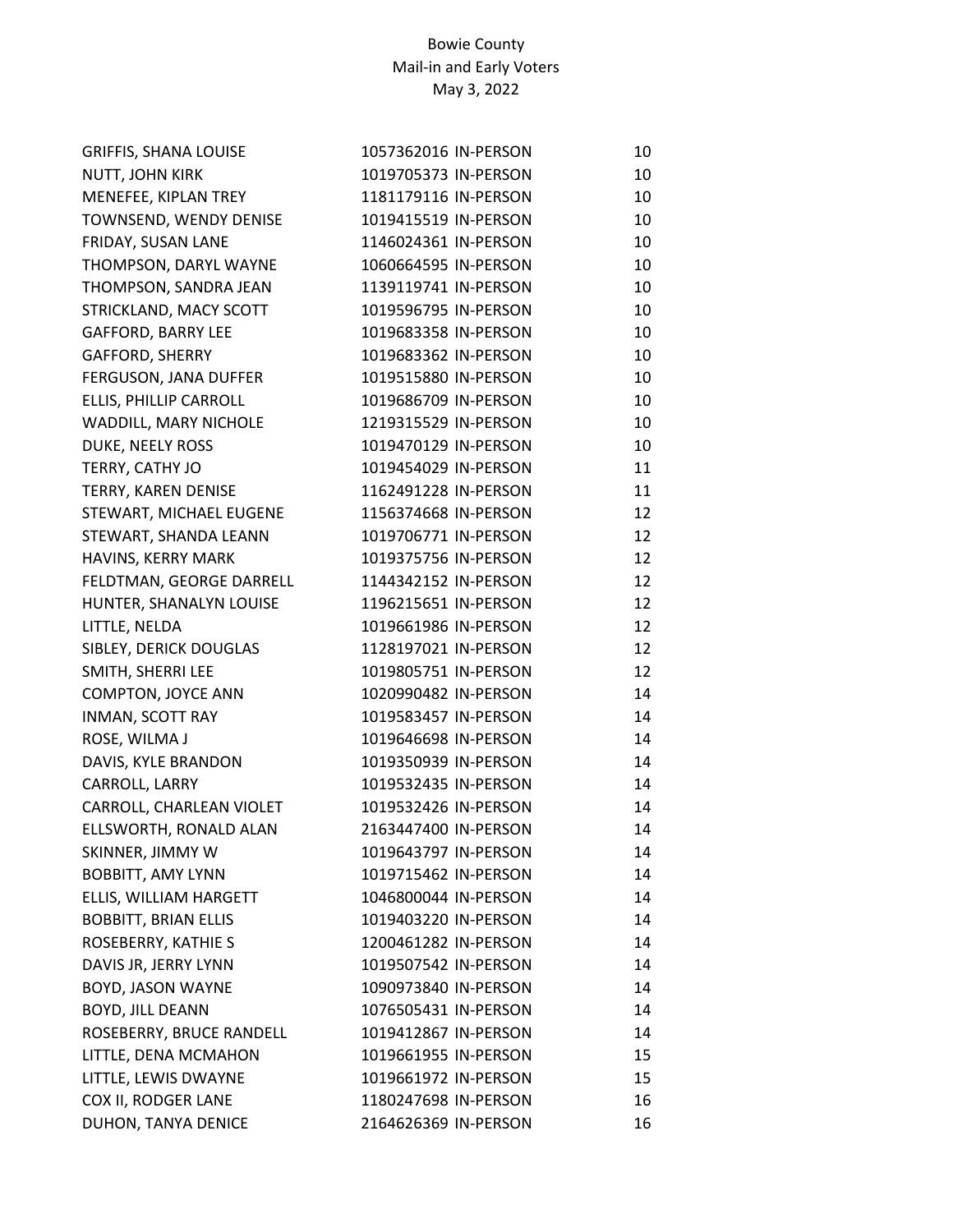| DUHON SR, KENNETH RAY     | 2178288600 IN-PERSON | 16 |
|---------------------------|----------------------|----|
| COX, ROBYN GYNETTE        | 1019433357 IN-PERSON | 16 |
| MCNATT, KIMBERLY SUE      | 1019591508 IN-PERSON | 16 |
| HANCOCK, BRENT RAY        | 1019839214 IN-PERSON | 16 |
| LEWIS, BRENDA JOYCE       | 1204226245 IN-PERSON | 16 |
| MONTANELLI, DAWNA JEAN    | 1143447648 IN-PERSON | 17 |
| MONTANELLI, RICHARD DALE  | 1213950682 IN-PERSON | 17 |
| <b>HAMILTON, BETTY</b>    | 1019679241 IN-PERSON | 17 |
| SMITH, CARROLL R          | 1019643518 IN-PERSON | 17 |
| SMITH, ADA JANE           | 1019409535 IN-PERSON | 17 |
| ATCHLEY, JERRY RAY        | 1031537102 IN-PERSON | 17 |
| RUSSELL, CLAIRE           | 1019557411 IN-PERSON | 17 |
| PARRISH, VEVA WILLIAMS    | 1022005562 IN-PERSON | 17 |
| BARRETT, TERA LYNAN       | 1019803195 IN-PERSON | 18 |
| SHELBY, JOE KEITH         | 1019437169 IN-PERSON | 18 |
| SCOTT JR, RANDOLPH EARL   | 1019565498 IN-PERSON | 18 |
| LAREY, TAMMEY MARIE       | 1019713433 IN-PERSON | 18 |
| <b>GREEN, PATTY L</b>     | 1019512967 IN-PERSON | 18 |
| HENDRIX, ADAM REESE       | 1148860739 IN-PERSON | 18 |
| <b>GRAHAM, TIM DWAYNE</b> | 1019462928 IN-PERSON | 18 |
| SCOTT, PEGGY D            | 1019565480 IN-PERSON | 18 |
| NORRELL, JAMES IRVIN      | 1019830140 IN-PERSON | 18 |
| NORRELL, CHERRY NAN       | 1019830138 IN-PERSON | 18 |
| ALEXANDER, PRESTON        | 1019588343 IN-PERSON | 18 |
| COX JR, KAY KENNEDY       | 1019497006 IN-PERSON | 18 |
| BETTS, KENNETH D          | 1019700865 IN-PERSON | 18 |
| CRAWFORD, YVETTE MONCHE   | 1019316162 IN-PERSON | 18 |
| DAY, MICKEY LYNN          | 1019812355 IN-PERSON | 18 |
| LEE, BILLY FERRELL        | 1019467660 IN-PERSON | 18 |
| NORMAN, SANDRA M          | 1019618715 IN-PERSON | 18 |
| CAGLE, JUANELL            | 1019373710 IN-PERSON | 18 |
| HELMICK JR, MARK ALLAN    | 2120627064 IN-PERSON | 18 |
| STILES, DEANA MICHELE     | 1090059380 IN-PERSON | 18 |
| EATON, JON RICHARD        | 1019590120 IN-PERSON | 18 |
| MCELWEE, DANNY R          | 1019658959 IN-PERSON | 18 |
| NORMAN, BILLIE ANDERSON   | 1019588315 IN-PERSON | 18 |
| EATON, NELDA MAXINE       | 1019432878 IN-PERSON | 18 |
| MACER, THOMAS EDWARD      | 1019370398 IN-PERSON | 18 |
| MACER, JUDITH             | 1019627096 IN-PERSON | 18 |
| DECKER, YVONNE LOUISE     | 1090493917 IN-PERSON | 18 |
| DECKER, JAMES LODIC       | 1090493938 IN-PERSON | 18 |
| GIBSON, MICHAEL LAWRENCE  | 2129438352 IN-PERSON | 19 |
| CARTER, KATHRYN WRIGHT    | 1019534418 IN-PERSON | 19 |
| JONES, RONDA ELAINE       | 1019844149 IN-PERSON | 19 |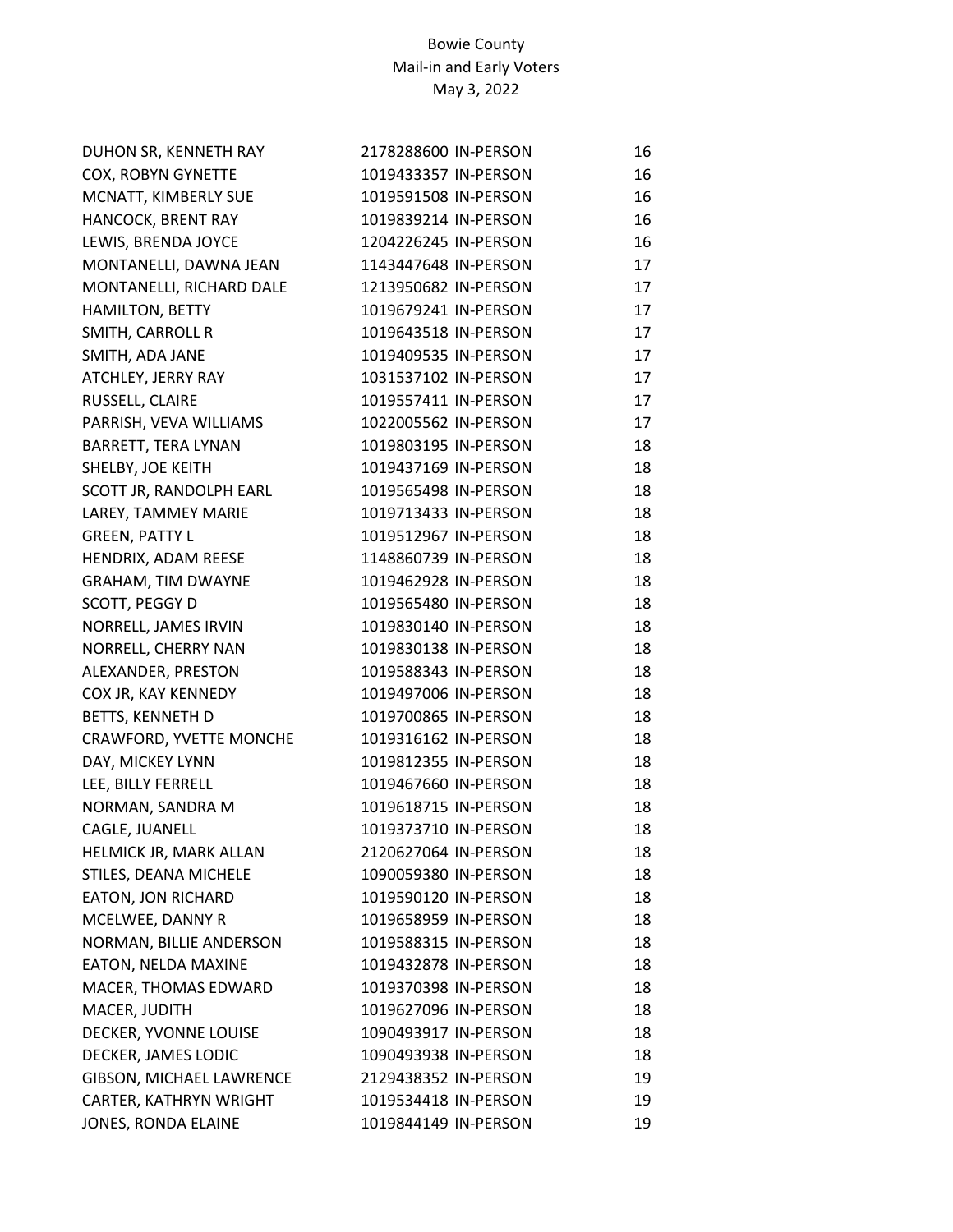| DOWNS, BELINDA KAY           | 1012721570 IN-PERSON | 19  |
|------------------------------|----------------------|-----|
| DOWNS, BILLY EDWARD          | 1019843753 IN-PERSON | 19  |
| POTTS, JOE MORELAND          | 1019629648 IN-PERSON | 19  |
| <b>BUTLER, TINA</b>          | 1019667826 IN-PERSON | 19  |
| <b>BUTLER, TONY LEE</b>      | 1019667315 IN-PERSON | 19  |
| CARR, PAMELA                 | 1019320570 IN-PERSON | 24  |
| PRATT, JESSE THOMAS          | 1019466817 IN-PERSON | 25  |
| WRIGHT, MELVA DORIS          | 1019516845 IN-PERSON | 25  |
| GAGNE, DAVID NELSON          | 1190983216 IN-PERSON | 25  |
| COOPER, CONNIE LAVENDER      | 1145924997 IN-PERSON | 25  |
| MATTHEWS, REGINA A           | 1019323998 IN-PERSON | 25  |
| SHARP JR, WILLARD WAYDE      | 1019586771 IN-PERSON | 27  |
| LYON, JANET ANN              | 1019591239 IN-PERSON | 28  |
| WILLIAMS, LARRY PHILLIP      | 2130327322 IN-PERSON | 30  |
| <b>BEATTY, CYNTHIA K</b>     | 1019391342 IN-PERSON | 30  |
| RUFF, ELAINE                 | 1019569779 IN-PERSON | 30  |
| CLEMMER, RALEIGH DUANE       | 1019494537 IN-PERSON | 30  |
| NORTON, WILLIAM SCOTT        | 1019781044 IN-PERSON | 11A |
| DOLEZALEK SR, DONALD ROBERT  | 1019802058 IN-PERSON | 11A |
| DAVIS, JULIE CLAIRE          | 1001403680 IN-PERSON | 11A |
| DAVIS, ROBERT ERNEST         | 1019812340 IN-PERSON | 11A |
| LEE, DEBRA BENNETT           | 1019598911 IN-PERSON | 11A |
| LEE, BYRON KEITH             | 1019615739 IN-PERSON | 11A |
| HASELOW, KAREN MICHELLE      | 1019386886 IN-PERSON | 11A |
| LOONEY, BLAIR RANKYN         | 1170836346 IN-PERSON | 11A |
| DAVIS, SHAWN EDWARD          | 1019785786 IN-PERSON | 11A |
| MORRIS, JEANNA LYNETTE       | 1019432969 IN-PERSON | 11A |
| MORRIS, STEPHEN EARL         | 1019614512 IN-PERSON | 11A |
| DAVIS, MONICA ELAINE         | 1019399929 IN-PERSON | 11A |
| STEWART, KIMBERLY REED       | 1019665470 IN-PERSON | 11A |
| SPERRY, NADARA               | 1019576654 IN-PERSON | 11A |
| SPERRY, MARK B               | 1019576649 IN-PERSON | 11A |
| NASH, DONNA GAIL             | 1019530609 IN-PERSON | 11A |
| VARLEY, BETH                 | 1019474446 IN-PERSON | 11A |
| TERRELL, PATTI SUE           | 1019547391 IN-PERSON | 11A |
| TERRELL, LARRY C             | 1019639636 IN-PERSON | 11A |
| HAIRE JR, JACK WAYNE         | 1019601595 IN-PERSON | 11A |
| HAIRE, KENYA L               | 1019616340 IN-PERSON | 11A |
| <b>GOODEN, NANNIE MYRTLE</b> | 1019681987 IN-PERSON | 14A |
| GOODEN, JAMES EDWARD         | 1019681960 IN-PERSON | 14A |
| <b>BLACK, LORA KRISTINE</b>  | 1170213163 IN-PERSON | 14A |
| SADLER, LAWRENCE             | 1019646370 IN-PERSON | 14A |
| BLACKSTONE, KAYLA LAJUAN     | 1163013046 IN-PERSON | 14A |
| CRAWFORD, TOMMY RAY          | 1019363945 IN-PERSON | 14A |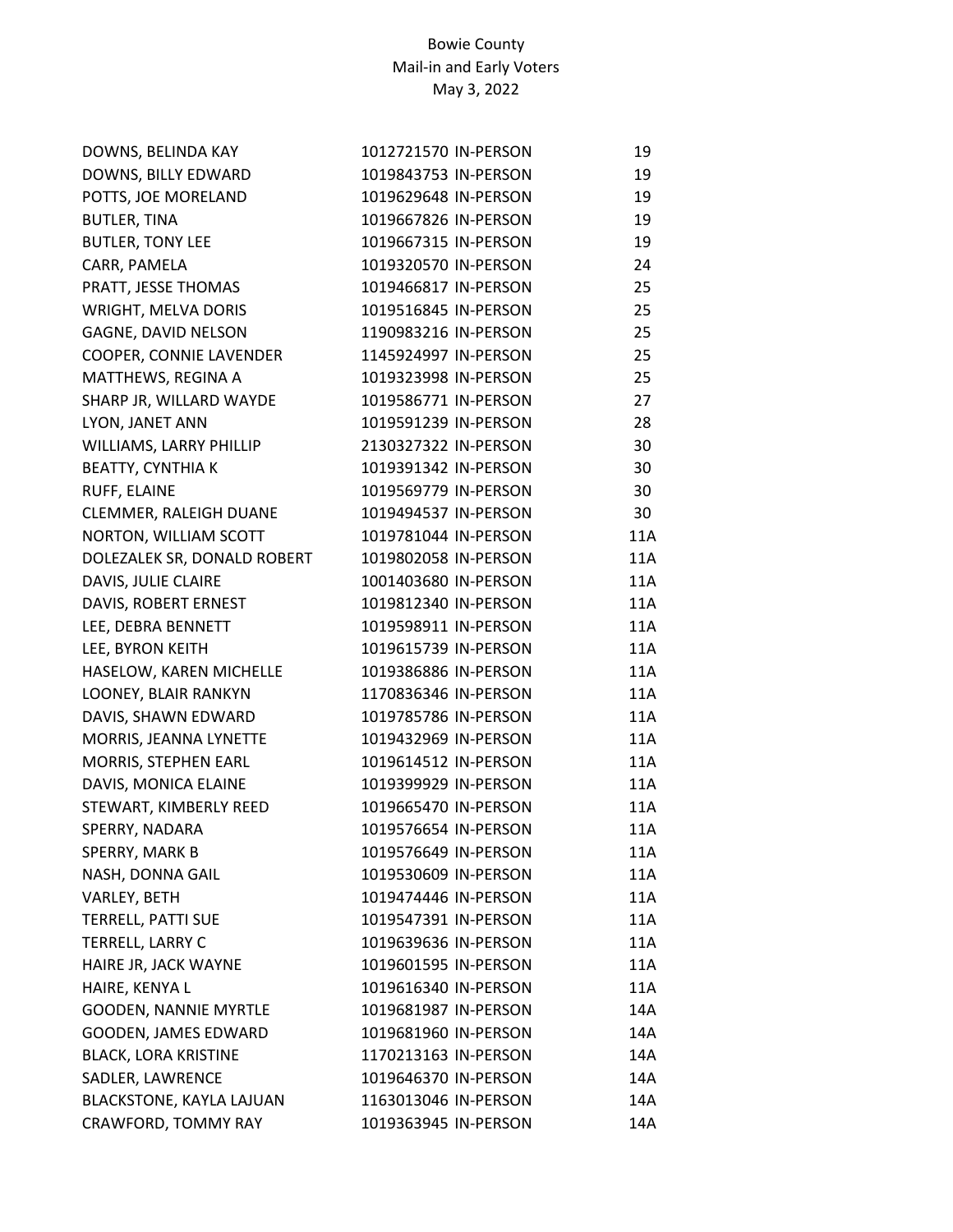| WILLIAMS, TIMOTHY WAYNE      | 1019563086 IN-PERSON | 14A |
|------------------------------|----------------------|-----|
| GARRETT, JOYCE LAJUAN        | 1019683111 IN-PERSON | 14A |
| ALLEN, CYNTHIA               | 2134700737 IN-PERSON | 14A |
| MARTIN, JANIE                | 1019617883 IN-PERSON | 14A |
| RANEY, SHARON                | 1019477415 IN-PERSON | 14A |
| <b>COTTON JR, ARDIS</b>      | 1019608213 IN-PERSON | 14A |
| MCKAY, JUDITH LYNN           | 1019406218 IN-PERSON | 14A |
| <b>GRIFFIN, TERESA GAIL</b>  | 1019449014 IN-PERSON | 14A |
| WALKER, BILLYE A             | 1019504971 IN-PERSON | 14A |
| HUBBS, THOMAS JEFFREY        | 2155970129 IN-PERSON | 14A |
| MONK, JAMES W                | 1019589283 IN-PERSON | 14A |
| COLE, CARLINE JUNE           | 1187681181 IN-PERSON | 14A |
| RANEY, DENNIS WAYNE          | 1019339498 IN-PERSON | 14A |
| GOODEN, ARLINA MARIE         | 1019770924 IN-PERSON | 1A  |
| GOODEN, EARNEST LEE          | 1019578293 IN-PERSON | 1A  |
| HUDSON, SUE                  | 1019614680 IN-PERSON | 1A  |
| WEATHERFORD, CRYSTAL ANN     | 1019731565 IN-PERSON | 1B  |
| MURPHY, JOHNNY LUTHER        | 1019332234 IN-PERSON | 1B  |
| MURPHY, FREIDA MYERS         | 1019655030 IN-PERSON | 1B  |
| BELL, BILLY RAY              | 1019840404 IN-PERSON | 1B  |
| RICE, JO ANN                 | 1019665616 IN-PERSON | 1B  |
| GATEWOOD-REID, REGENNA K     | 1019393837 IN-PERSON | 2A  |
| DONELSON JR, JIMMY           | 1019563750 IN-PERSON | 2A  |
| RICHARDSON, TERESA LYNNE     | 1198891966 IN-PERSON | 2C  |
| RICHARDSON, ROGER DALE       | 2128891183 IN-PERSON | 2C  |
| HACKWORTH, MATTHEW TERRY     | 1019569324 IN-PERSON | 3A  |
| MIMS, DREW WAYLON            | 1019809264 IN-PERSON | 3A  |
| PHILLIPS, JOE DOSS           | 2129285098 IN-PERSON | 3A  |
| ELLIS, DELLA ANN             | 1019552977 IN-PERSON | 3B  |
| WALTON, MARKEETA JO          | 1019476257 IN-PERSON | 4A  |
| MIXON, BOBBY EARL            | 1019532810 IN-PERSON | 4А  |
| HARVIN, NELDA TEMPLETON      | 1019817346 IN-PERSON | 4Α  |
| HARVIN, NATHAN WAYNE         | 1019780769 IN-PERSON | 4A  |
| <b>BROWN, LETICIA GAYLE</b>  | 1019521269 IN-PERSON | 4B  |
| JACKSON, TREASA ELAINE       | 1021963011 IN-PERSON | 4B  |
| PATTERSON, JEFFERY ALLEN     | 1200961385 IN-PERSON | 4B  |
| PATTERSON, MARY LYNN         | 1019825222 IN-PERSON | 4B  |
| DANSBY, SHIRLEY THOMAS       | 1019681329 IN-PERSON | 4B  |
| WILLIAMS, SETH ALHEIN        | 1023255468 IN-PERSON | 4B  |
| <b>BALLOR, NANCY FORWOOD</b> | 1019493316 IN-PERSON | 4B  |
| <b>BOND, GEORGIA WILLING</b> | 1019560562 IN-PERSON | 4B  |
| TAYLOR, JIMMIE RAY           | 1019640090 IN-PERSON | 4B  |
| ELLIS, ANTONIA               | 1019686594 IN-PERSON | 5A  |
| FOLMAR, KELLEY ELAINE        | 1019343484 IN-PERSON | 5C  |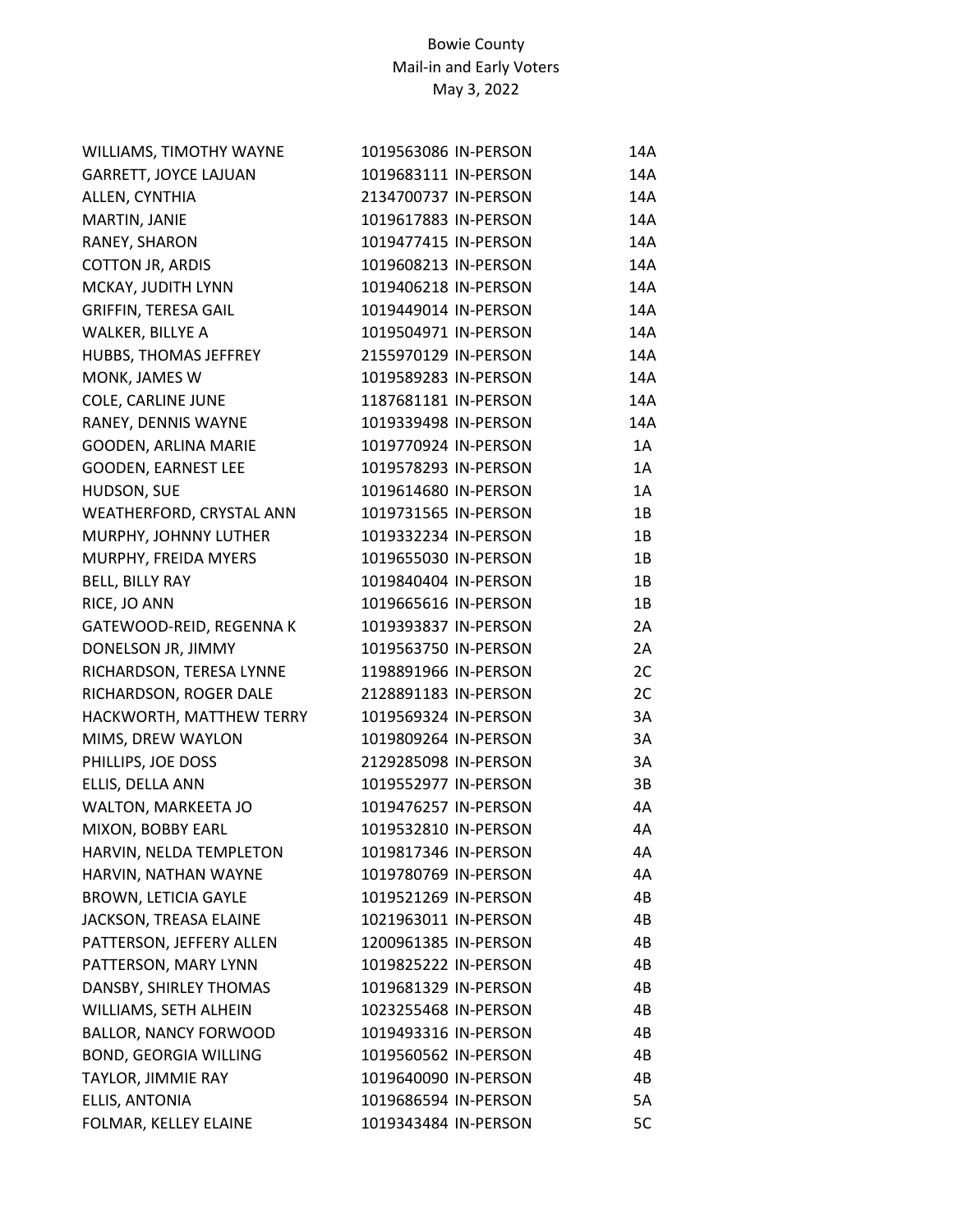| FOLMAR, BEVERLY                 | 1019341583 IN-PERSON | 5C |
|---------------------------------|----------------------|----|
| MUELLER, CRAIG DAVID            | 1019370658 IN-PERSON | 5C |
| HOSKINS, ALICE VIRGINIA         | 1022145218 IN-PERSON | 5C |
| KIRK, TONY EUGENE               | 1019329601 IN-PERSON | 5C |
| <b>GATHRIGHT, GARY GENE</b>     | 1058422503 IN-PERSON | 5C |
| HUDDLESTON, MICHAEL DAVID       | 1116321494 IN-PERSON | 5C |
| <b>GREENE, HAROLD EUGENE</b>    | 1019313509 IN-PERSON | 5C |
| <b>GREENE, MERIDA JANICE</b>    | 1019313513 IN-PERSON | 5C |
| PICKELMAN, JASON TODD           | 1024095391 IN-PERSON | 5C |
| COOK, BRUCE EARL                | 1019496767 IN-PERSON | 5C |
| COOK, CYNTHIA LEA               | 1019720157 IN-PERSON | 5C |
| PATTERSON, SAMUEL KYLE          | 1162403040 IN-PERSON | 5C |
| MOORE, DEBORAH RATLEY           | 1019540828 IN-PERSON | 5C |
| HAGUE, DARRYL WAYNE             | 1157104033 IN-PERSON | 5C |
| HAGUE, BETH ANN                 | 1019310390 IN-PERSON | 5C |
| SNOW, CLAUDIA LANGDON           | 1145948937 IN-PERSON | 5C |
| LEE, PEYTON THOMAS              | 1220410029 IN-PERSON | 5C |
| MINTON, MARSHA DIANE            | 1019843977 IN-PERSON | 5C |
| TAYLOR III, JAMES DUETTE        | 1019385885 IN-PERSON | 5C |
| WHITE, CODY LEWIS               | 1019826714 IN-PERSON | 5C |
| BYRNE, BRADLEY HALE             | 1178893391 IN-PERSON | 5C |
| MOORE, TYLER ANTHONY            | 1147849090 IN-PERSON | 5C |
| MOORE, KATELYN KIM              | 2158352339 IN-PERSON | 5C |
| <b>GRIFFIN JR, JOHN STANLEY</b> | 1019507400 IN-PERSON | 5C |
| GRIFFIN, DONNA CAROL            | 1019502123 IN-PERSON | 5C |
| NORFLEET, JAMIE RAE             | 1019728012 IN-PERSON | 5C |
| NORFLEET, MICHAEL RAND          | 1019729593 IN-PERSON | 5C |
| <b>BEARDEN, BRENT D</b>         | 1021019636 IN-PERSON | 5C |
| SMITH, JAMES MICHAEL            | 1019410612 IN-PERSON | 5C |
| HOBBS, JULIA ANNE               | 1166380559 IN-PERSON | 5C |
| FUGITT, BARBARA LEANNE          | 1019466575 IN-PERSON | 5C |
| MYERS, TONYA                    | 1019758672 IN-PERSON | 5C |
| KITE, CHERYL ANN                | 1019804618 IN-PERSON | 5C |
| NAPLES, JONATHAN THOMAS         | 2180131425 IN-PERSON | 5C |
| STANFILL, MEGAN RENEE           | 2003322700 IN-PERSON | 5C |
| MITTELMAN, MARK WAYNE           | 1021304940 IN-PERSON | 5C |
| <b>GRIFFIN, TYLER DAVID</b>     | 1165064856 IN-PERSON | 5C |
| EICHLER, GAIL                   | 1019477946 IN-PERSON | 5C |
| TOOKE, NELL CORINE              | 1184791222 IN-PERSON | 5C |
| TOOKE, CHARLES THOMAS           | 1184791205 IN-PERSON | 5C |
| DEESE, ANTONIA MARIE            | 2138489269 IN-PERSON | 5C |
| ROSS, SHERRY KECK               | 1001176413 IN-PERSON | 5C |
| ROSS III, JOHN KELZY            | 1001176421 IN-PERSON | 5C |
| HARRINGTON, MARY LOUISE         | 2188838388 IN-PERSON | 5C |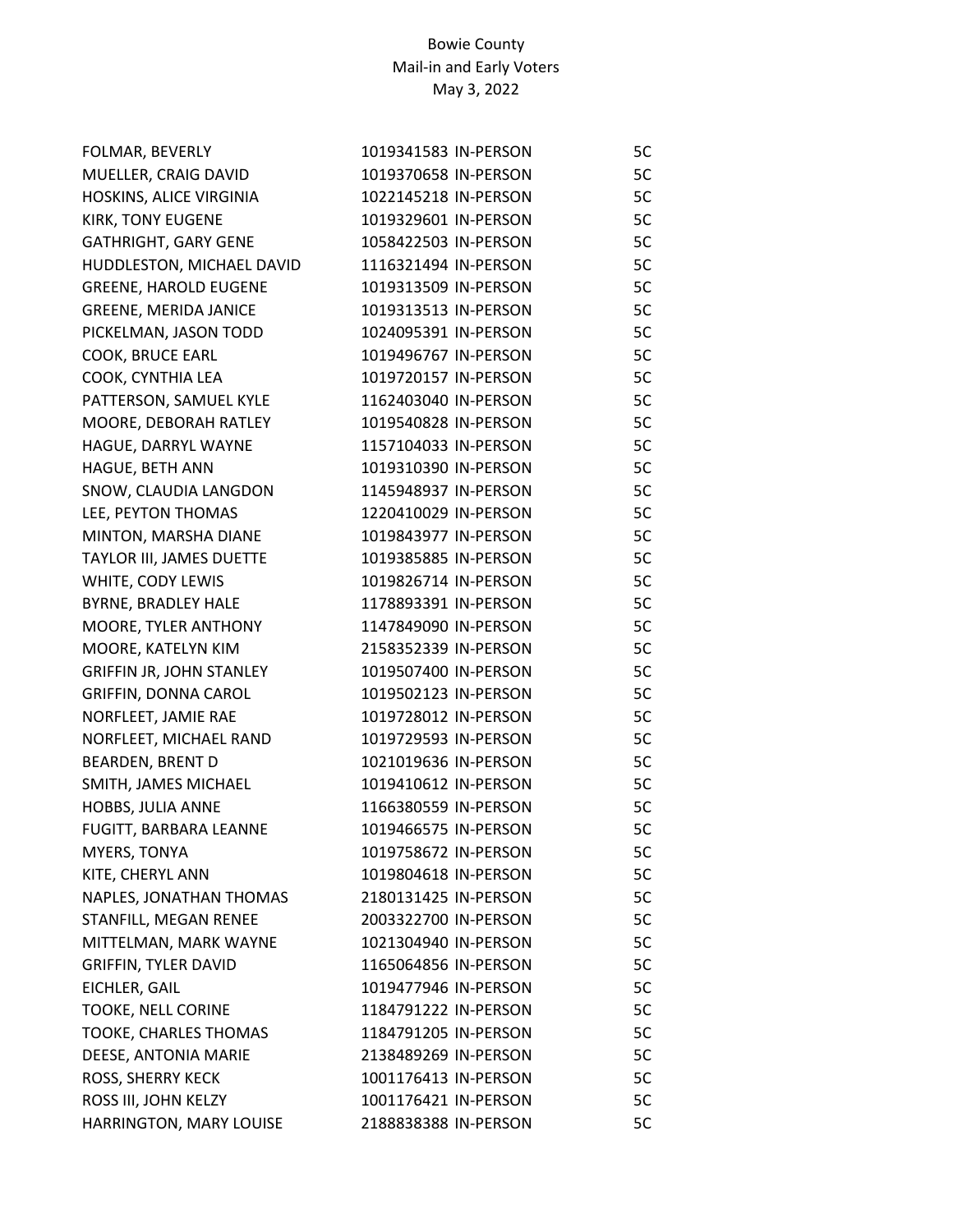| JORDAN, JENNIFER           | 1019791828 IN-PERSON | 5C |
|----------------------------|----------------------|----|
| <b>BOYD, SETH CLIFTON</b>  | 1161273416 IN-PERSON | 5C |
| STONE, KEITH JEREMY        | 1019780036 IN-PERSON | 5C |
| LOVE, RODNEY LYNN          | 1019821024 IN-PERSON | 5C |
| TAYLOR, SHERI JEAN         | 1019385892 IN-PERSON | 5C |
| DRYDEN, DANIEL BERNARR     | 2184803191 IN-PERSON | 5C |
| HALTOM, PHILLIP T          | 1182732970 IN-PERSON | 5C |
| HALTOM, SANDRA ANN         | 1183139456 IN-PERSON | 5C |
| TIDWELL, CATHERINE H       | 1019609815 IN-PERSON | 5C |
| HILTON, ROBIN ELIZABETH    | 1019447534 IN-PERSON | 5C |
| DRYDEN, LAURA WHATLEY      | 2184803209 IN-PERSON | 5C |
| COLVIN, VALERIE LYNN       | 1146635143 IN-PERSON | 5C |
| HILTON, RANDY MACK         | 1019815374 IN-PERSON | 5C |
| ERIE JR, JERRY RAY         | 1019312426 IN-PERSON | 5C |
| WARMACK, SUSAN             | 1163680059 IN-PERSON | 5C |
| WHITE, ELLEN DENISE        | 1019780172 IN-PERSON | 5C |
| HAWKINS, STEPHANIE J       | 1019543199 IN-PERSON | 5C |
| JONES, LORI JEAN           | 1019504803 IN-PERSON | 5C |
| PATTERSON, TIFFANY THERESE | 1008977725 IN-PERSON | 5C |
| JONES, TERRY ALLEN         | 1019504819 IN-PERSON | 5C |
| ERIE, LINDA GAUNTT         | 1145844575 IN-PERSON | 5C |
| WARMACK, DANIEL DOUGLASS   | 1163611653 IN-PERSON | 5C |
| BEARDEN, JENNIFER JILL     | 1019343665 IN-PERSON | 5C |
| BEARDEN, BROCK DONALD      | 2186957530 IN-PERSON | 5C |
| CLINTON, MARTHA ANNETTE    | 1019340165 IN-PERSON | 5C |
| CLINTON, MICHAEL DON       | 1019693947 IN-PERSON | 5C |
| HOBBS, BRENT MICHAEL       | 1019772800 IN-PERSON | 5C |
| <b>BOYD, ROBERT ALLEN</b>  | 1171113932 IN-PERSON | 5C |
| WHITE, CHARLES DAVID       | 1023993582 IN-PERSON | 5C |
| CRANK, KATHY LYNETTE       | 1019797328 IN-PERSON | 5C |
| COBB, GAIL GODFREY         | 1019693999 IN-PERSON | 5C |
| HOWARD, WILLIAM KEN        | 1019541226 IN-PERSON | 5C |
| WHITTEN, DEBORAH ANN       | 1019407314 IN-PERSON | 5C |
| HALE, CALEB JOSPEH         | 1218670689 IN-PERSON | 5C |
| PAYNE, ALLISON SIMMONS     | 1019384112 IN-PERSON | 5C |
| HUDDLESTON, NANCY SHELTON  | 1019628799 IN-PERSON | 5C |
| HUDDLESTON, MICHAEL WAYNE  | 1019571849 IN-PERSON | 5C |
| NEWTON, JENNIFER FARRIS    | 1019486973 IN-PERSON | 5C |
| MURRAY, MARY F             | 1019655007 IN-PERSON | 5C |
| <b>BURKS, VALERIA</b>      | 1216784928 IN-PERSON | 5C |
| COBB, JAMES E              | 1019618244 IN-PERSON | 5C |
| MCELHANY, BRIAN ANDREW     | 1019729978 IN-PERSON | 5C |
| WHITT, RUTH ELLEN          | 1019565569 IN-PERSON | 5C |
| FORAND, PAUL EDWARD        | 1019616994 IN-PERSON | 5C |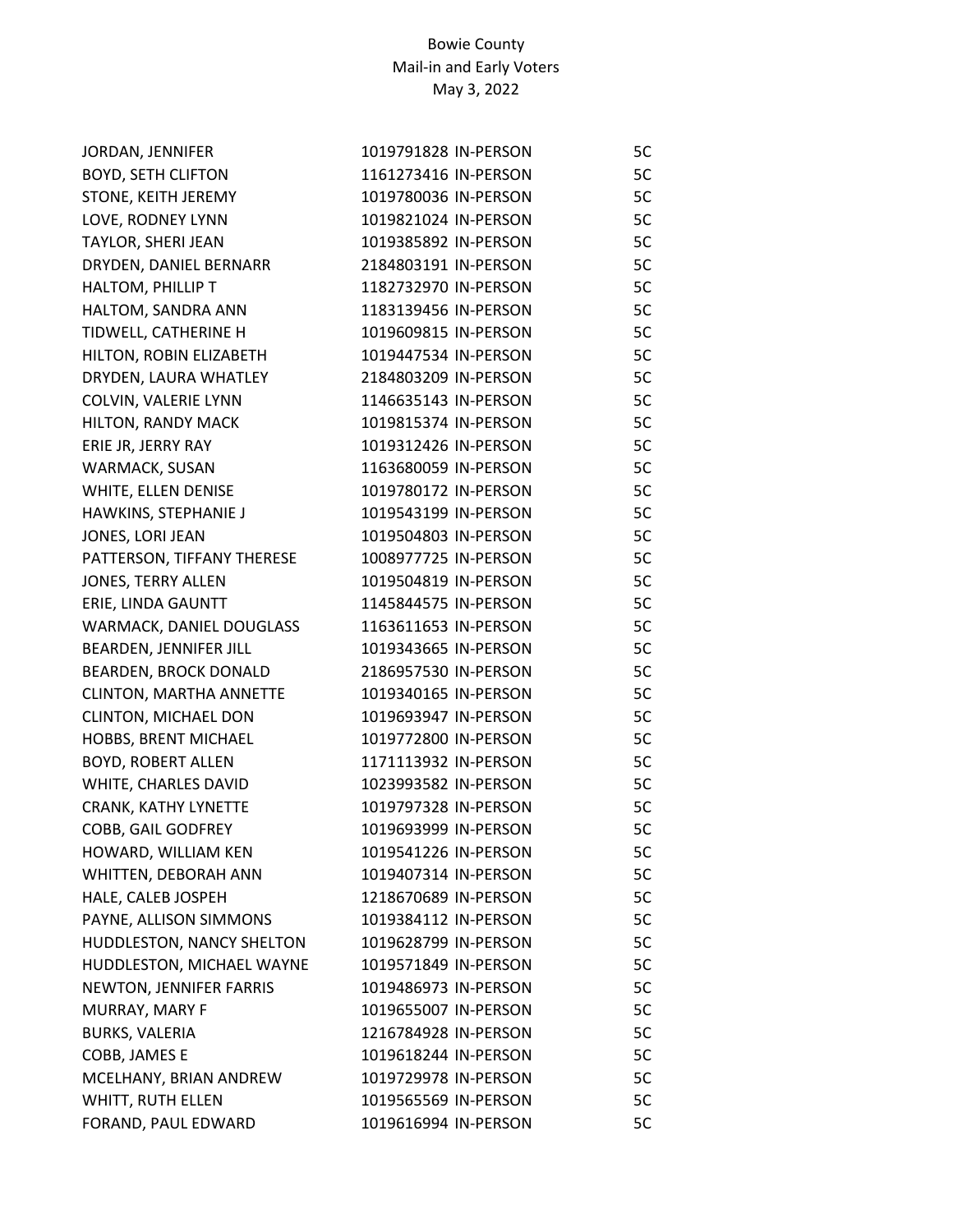| FORAND, PRISCILLA           | 1019616828 IN-PERSON | 5C |
|-----------------------------|----------------------|----|
| DOUGLAS, JILL TAYLOR        | 1004322367 IN-PERSON | 5C |
| MINTON, MICHAEL PAUL        | 1019367690 IN-PERSON | 5C |
| BAUGUS, JAN ELIZABETH       | 1019749717 IN-PERSON | 5C |
| <b>BAUGUS, TERRY JAMES</b>  | 1019777125 IN-PERSON | 5C |
| MARSHALL, TODD WESLEY       | 1154461352 IN-PERSON | 5C |
| SHADDIX, JULIE TROUT        | 1019401500 IN-PERSON | 5C |
| SHADDIX JR, KIRBY LEON      | 1019513522 IN-PERSON | 5C |
| KEENEY, AMANDA BLACK        | 2163760900 IN-PERSON | 6A |
| KEENEY, BENJAMIN T          | 2163760937 IN-PERSON | 6A |
| BROTHERS, MELVINA MAXINE    | 1019760187 IN-PERSON | 6A |
| MCCOLLUM, KATHY SUE         | 1019535116 IN-PERSON | 6A |
| MCCOLLUM, JOEL BRAVIN       | 1019582929 IN-PERSON | 6A |
| HUDSON, CYNTHIA JANE        | 1019465761 IN-PERSON | 6A |
| HUDSON, ROCKY DWIGHT        | 1019425167 IN-PERSON | 6A |
| PANG, ROSANA KIT            | 1038903301 IN-PERSON | 6A |
| REED, SHALENA CHANTAL       | 1019309515 IN-PERSON | 6A |
| REED, KENNETH MATTHEW       | 1020122467 IN-PERSON | 6A |
| THOMAS, PATTI ANN           | 1019533469 IN-PERSON | 6A |
| THOMAS, WILLIAM ROCHELLE    | 1019665064 IN-PERSON | 6A |
| OXFORD, DORENE              | 1019668439 IN-PERSON | 6A |
| RAMAGE, ANNA ELIZABETH WARD | 1177614159 IN-PERSON | 6A |
| ALSTON, THOMAS JOE          | 1019600622 IN-PERSON | 6A |
| MCMILLIN JR, SELDEN LONGLEY | 1019620316 IN-PERSON | 6A |
| WILLIAMSON, KATHRYN ANN     | 1019578181 IN-PERSON | 6A |
| RAMAGE, MICAH BRENT         | 1146131699 IN-PERSON | 6A |
| WALLS, DAVID NATHAN         | 1022049573 IN-PERSON | 6A |
| WALLS, LOU                  | 1021967894 IN-PERSON | 6A |
| OXFORD JR, EARL LORENZO     | 1019612856 IN-PERSON | 6A |
| KELLEY SR, WILLIAM THOMAS   | 1019541804 IN-PERSON | 6B |
| WATSON, LISA LAYCOCK        | 1019550974 IN-PERSON | 6B |
| HOLLIDAY, JANIS FISCHER     | 1019684995 IN-PERSON | 6B |
| <b>BARKER, BRETT ERIC</b>   | 2153705085 IN-PERSON | 6B |
| MCDONALD JR, CHARLES LENORE | 1019518158 IN-PERSON | 6B |
| HAYNES, ALLYSON BROOKE      | 1197671800 IN-PERSON | 6B |
| MCDONALD, THERESA ELLIS     | 1019518162 IN-PERSON | 6B |
| HALTER, TIFFANY KAY         | 1022478477 IN-PERSON | 6B |
| PRICE, LEON MARKLIN         | 2121505993 IN-PERSON | 6B |
| <b>BURGESS, MARK CLYDE</b>  | 1019482595 IN-PERSON | 6B |
| <b>BURGESS, CATHY RENEE</b> | 1019482582 IN-PERSON | 6B |
| YORK, JUDY FAYE             | 1019765584 IN-PERSON | 6B |
| LANGDON, BRAXTON LORY       | 1155081854 IN-PERSON | 6B |
| MURPHY, ELIZABETH ANNE      | 1184912247 IN-PERSON | 6B |
| HLAVINKA, MARCIE LYNN       | 1019715905 IN-PERSON | 6B |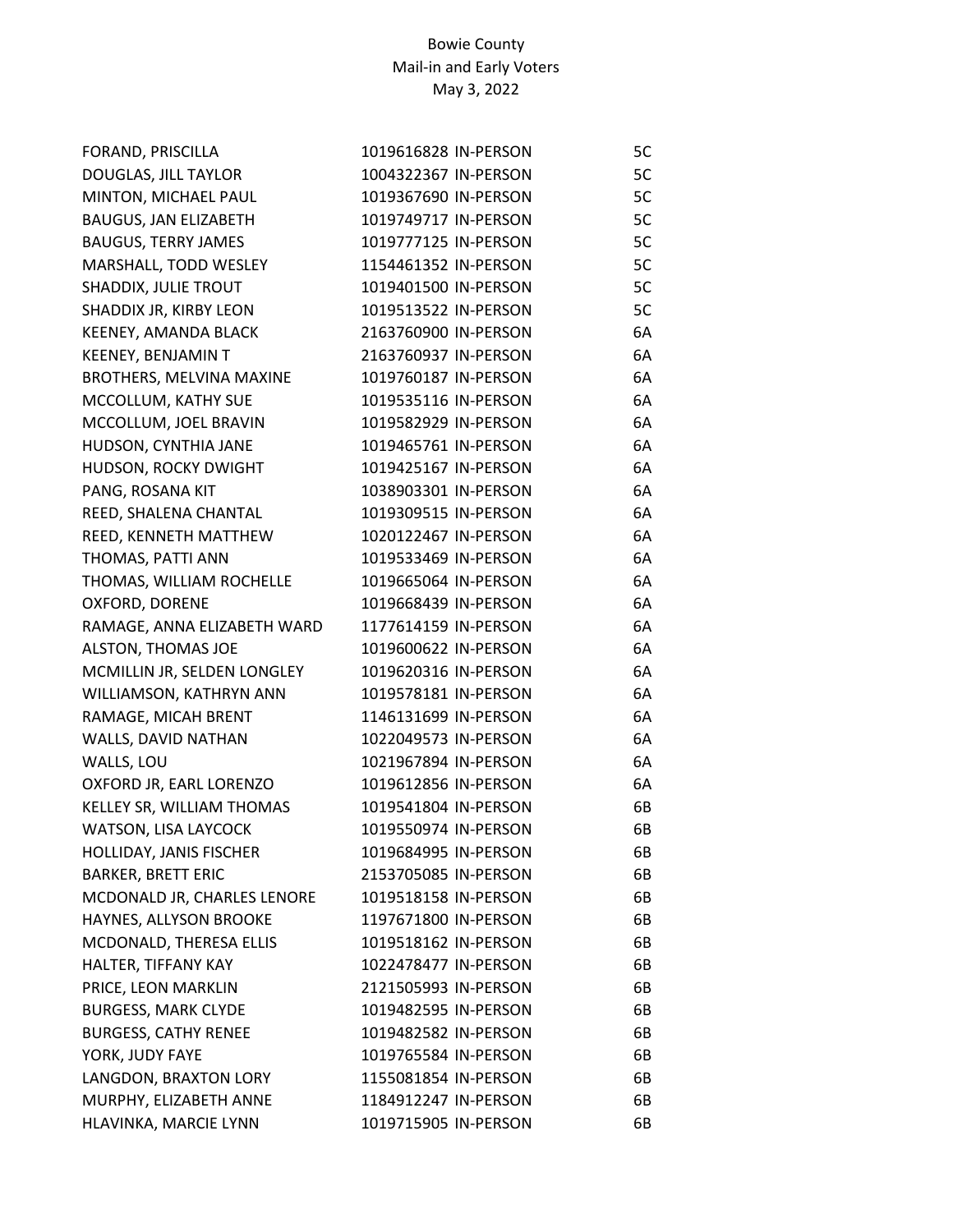| BEAIRD, BRITTANY RENEA    | 2158136854 IN-PERSON | 6В        |
|---------------------------|----------------------|-----------|
| DAVIS, AMANDA JEAN        | 1023640169 IN-PERSON | 6B        |
| HUTCHESON, JAMES ARTHUR   | 1019528006 IN-PERSON | 6B        |
| MORGAN, JIMMY RAY         | 1019606455 IN-PERSON | 6B        |
| CANNON, PATRICK LEON      | 1013397914 IN-PERSON | 6B        |
| LANGDON, CYLAS MAY        | 1156152180 IN-PERSON | 6B        |
| SMITH, ELIZABETH          | 1019416628 IN-PERSON | 6B        |
| SUFFRIDGE, SHIRLEY COLLS  | 1019599099 IN-PERSON | 6B        |
| SMITH, MICHAEL DUNCAN     | 1019514564 IN-PERSON | 6B        |
| SON, LORIE RENEE          | 1019776764 IN-PERSON | 6B        |
| LANEY, DAVID ROBERT       | 1019560656 IN-PERSON | 6B        |
| HLAVINKA, WILLIAM JOSEPH  | 2135960226 IN-PERSON | 6B        |
| ROESER, MARY CATHERINE    | 2149034224 IN-PERSON | 6B        |
| HARRIS, COURTNEY ELISE    | 1210785658 IN-PERSON | 6B        |
| BARLOW, NANCY ELIZABETH   | 1019524915 IN-PERSON | 6B        |
| ROESER, JAMES MICHAEL     | 2149161911 IN-PERSON | 6B        |
| MIXON, BOBBY LYNN         | 1019597825 IN-PERSON | 6B        |
| PERMENTER JR, CLYDE E     | 1019665518 IN-PERSON | 6B        |
| PERMENTER, VIRGINIA       | 1019665525 IN-PERSON | 6B        |
| <b>COMPTON, SALLY</b>     | 1019693617 IN-PERSON | 6B        |
| <b>CLARY, FONDA JONES</b> | 1019561070 IN-PERSON | 6B        |
| LIEPMAN, TERESA HARDIN    | 1019356139 IN-PERSON | 6B        |
| MURDOCK, CHINT BUCHANAN   | 1180375764 IN-PERSON | 6B        |
| LANEY, MAKENNAH SUSANN    | 1190626139 IN-PERSON | 6B        |
| MIXON, PATRICE HOLCOMBE   | 1019626996 IN-PERSON | 6B        |
| FRIDAY, MICAH BLAKE       | 1148390149 IN-PERSON | 6B        |
| HUTCHESON, BELINDA ANN    | 1019811043 IN-PERSON | 6B        |
| DAMRON, MARK THOMAS       | 1145762741 IN-PERSON | 6B        |
| ROBERTS, LAURA L          | 1038927152 IN-PERSON | 6B        |
| LANEY, GEORGIANA GREGSTON | 1019550082 IN-PERSON | 6B        |
| ROESER, JEFFREY RANDALL   | 1151685542 IN-PERSON | 6B        |
| <b>BRILEY, CHARLINE</b>   | 1019481933 IN-PERSON | 8Α        |
| BRILEY JR, JULIUS LAMAR   | 1019628884 IN-PERSON | 8A        |
| CAMPBELL, LEWIS CALVIN    | 1019542354 IN-PERSON | 8A        |
| KELLEY, COREY DONYELL     | 1020091631 IN-PERSON | 8A        |
| PARKS, LINDA JOYCE        | 1019584006 IN-PERSON | 8B        |
| CAMPBELL, TERRY LYNN      | 1019505453 IN-PERSON | 8B        |
| CAMPBELL, DWAYNE          | 1182998780 IN-PERSON | 8B        |
| JERNIGAN, LOIS LAVERNE    | 1174431545 IN-PERSON | 8B        |
| JERNIGAN, ALFRED EUGENE   | 1177319911 IN-PERSON | 8B        |
| HOLDER, DONALD JOE        | 1019753132 IN-PERSON | 8Β        |
| JOHNSON, RANDY BURDETTE   | 1019617127 IN-PERSON | 8B        |
| YARBROUGH, JERRY L        | 1019631952 IN-PERSON | <b>8B</b> |
| YARBROUGH, ANNETTE        | 1019631934 IN-PERSON | 8B        |